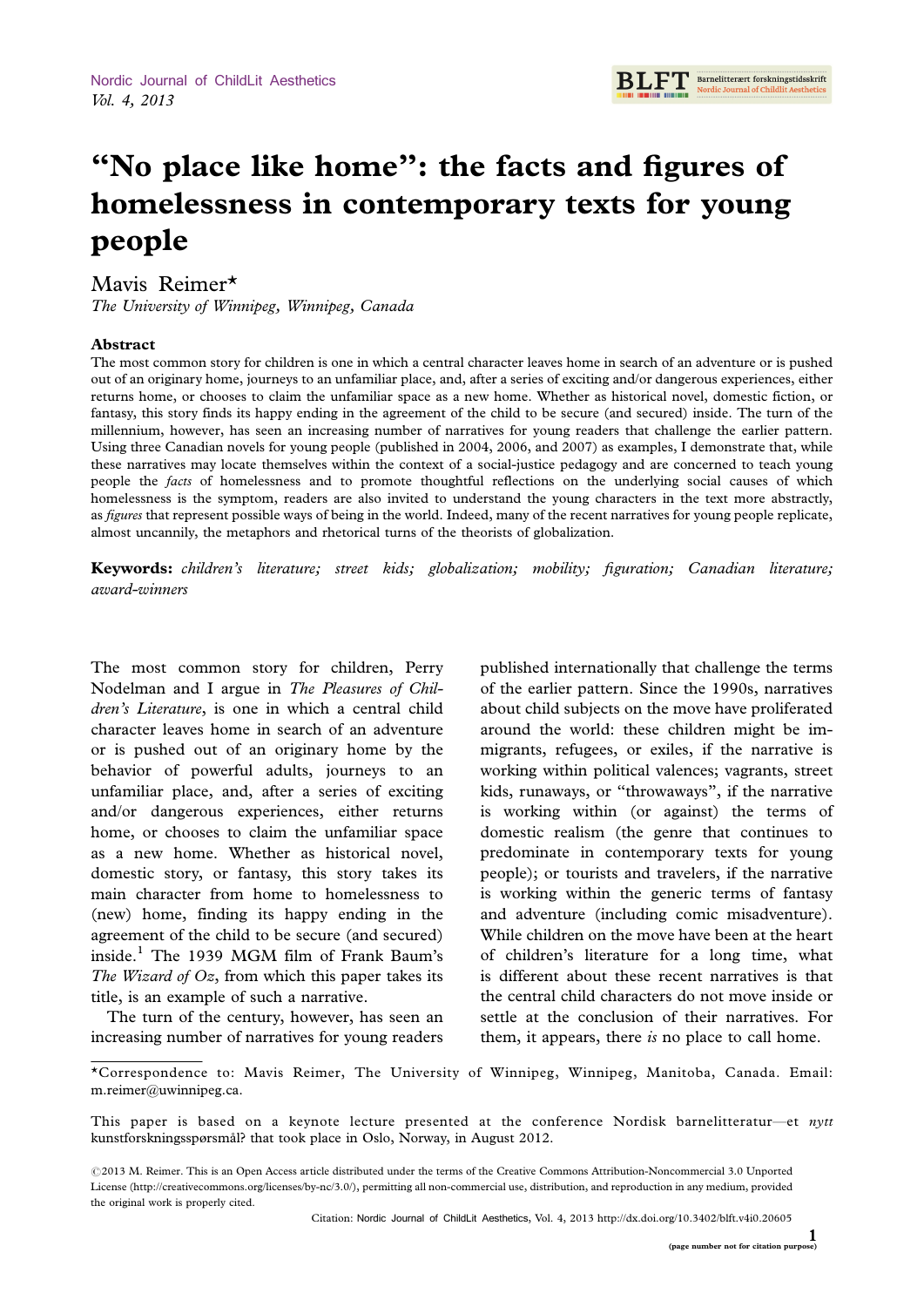My most systematic mapping of such narratives has occurred within the Canadian context, in part because, as the texts of my own national tradition, these are the texts that are most immediately accessible to me, and in part because of the research out of which this current project emerged. In 2008, together with eleven other scholars, I published a collection of essays entitled Home Words: Discourses of Children's Literature in Canada. The project was funded by a three-year grant from the Social Sciences and Humanities Research Council of Canada, which allowed us to work collaboratively and over an extended period of time with one another's key findings and developing arguments. My own analysis for the project focused on the collection of novels for young people that won awards in Canada between the years 1975 and 1995: I considered the ways in which these narratives worked to realize the generic patterns of children's literature. I was particularly fascinated by how often the final achievement of home was the result of a strenuously asserted refusal of homelessness in the narratives and by the frequency with which characters achieved home only by stretching the definition of home and family. In the happy endings in Canadian novels, I concluded, home was often a heterogeneous collection of people affiliated through choice, rather than a family bound by filial ties. $<sup>2</sup>$  That such a view of home</sup> should be much favored in the narratives of a nation that was built on immigration and that has defined itself officially and legally as multicultural for more than thirty years is not surprising. That such a view of home as formed by affiliation has its unarticulated limits will also not be surprising to cultural critics: as various other essays in the Home Words collection demonstrated, in Canada those limits are often racialized ones, built on a disavowal of the presence of Canada's First Peoples within the spaces of the nation.<sup>3</sup>

It was the first conclusion, however-my observation of the insistence with which homelessness was refused in the award-winning fiction-that prompted me to take notice when I realized, late in the course of the project, that a new pattern seemed to have appeared among this corpus of texts. I was scanning award results from the decade between 1995 and 2005, the decade that followed the area of my primary concentration, largely in order to verify that my conclusions continued to be supported by the evidence. What I found, however, was that there were a number of award-winning narratives in Canada from these

years that not only did not refuse homelessness but actually found happy endings-or, at least, narrative closure-for characters who remained homeless at the end of their stories. I rather hurriedly added a third section to my chapter in Home Words, organized around a close reading of a 2004 novel by Canadian writer Martine Leavitt, Tom Finder (a novel I discuss further below). Since then, I have been working on the question of the cultural functions of homelessness in texts for and about young people both more systematically and more extensively, considering, for example, non-fiction such as social-studies textbooks on homelessness; narrative films about street kids<sup>4</sup>; the media discourses surrounding the passage of what were called ''Safe Streets Acts'' (which governed the movement of homeless people on public roadways) in several Canadian cities during the 1990s; and, most recently, the Occupy movement.<sup>5</sup> In this essay, however, I want to return to the focus on fictional narratives for young people that first started me on this research trajectory.

In my hasty survey in the last days of the Home Words project, I quickly found six novels that had been published within a few years of one another that seemed to be doing something new with the themes and the plots of homelessness. While the effects of fear, anxiety, and shame that were attached to the representations of earlier texts were still palpably present in many of the narratives, such feelings were often defused by the end of the narratives, with characters and narrators moving toward an accommodation with, and sometimes even a celebration of, the condition of homelessness. After the project was over, I set myself and my research assistants the task of finding out what other fiction for young people about homeless characters had been published in Canada since the turn of the century. We found 24 books published between 1999 and 2008 that featured what I call mobile child subjects, among them, exiles, refugees, runaways, street kids, and travelers. Many of these were books that had been nominated for or won various prizes and awards.<sup>6</sup> (I emphasize award winners in assembling my corpus of books for analysis, because it seems to me that it is in these books that I am most likely to find the narrative patterns and projects that are valued by or important to the society that produces them at the time of their production. My overall focus as a critic is to consider the cultural work of young people's texts, and, in order to do this, I believe that I need to pay close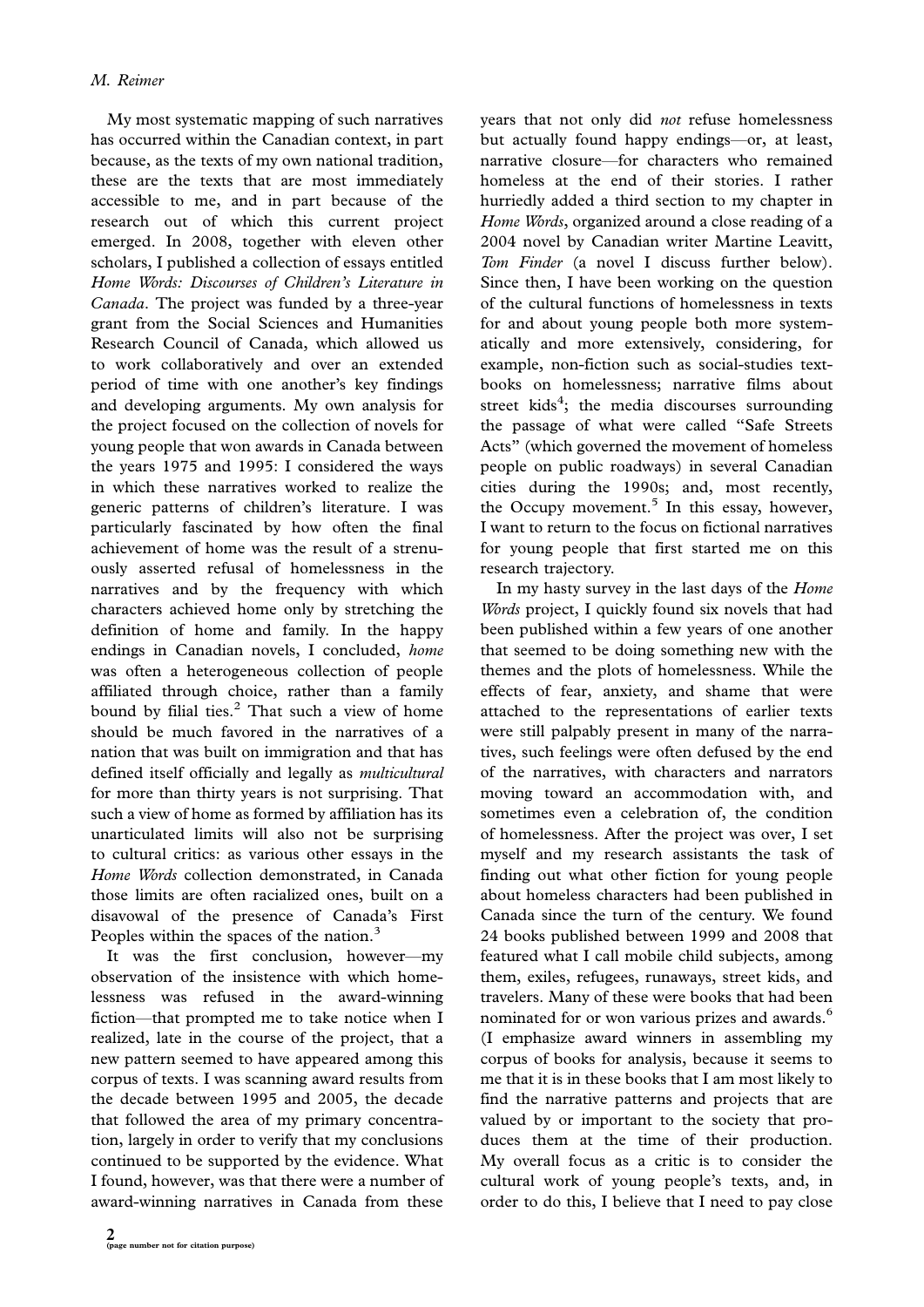attention to the contexts of texts.) There are now many more books that could be added to this list-in fact, I probably add at least one title a month to my cumulative bibliography-and, more recently, I have also been collecting international titles. After accumulating my initial list, I turned for a time to the task of trying to figure out what these books sought to do. After reading many of the texts in quick succession, I reached the conclusion that, while many of the narratives clearly locate themselves within the context of a social justice pedagogy and are concerned both to teach young people the facts of homelessness and to promote thoughtful reflections on the underlying social causes of which homelessness is the symptom, readers are also invited to understand the young characters in the text more abstractly, as figures that represent possible ways of being in the world. The relevant context for this interest in homelessness, I've argued in several of my papers over the past few years, is globalization and the new subjects required to support a world system that, according to political theorists Michael Hardt and Antonio Negri (2000), takes "as its very conditions of possibility" "[c]irculation, mobility, diversity, and mixture'' (150).

I arrived at this conclusion through a consideration of recurrent thematic elements in this group of texts. When I first set my research assistant Joshua Ginter the task of reading through the two dozen Canadian books in order to classify the variations of homelessness represented in them, he quickly pointed out to me that there were many more shared elements in these texts than the mobility of the central characters, and he developed a spreadsheet to demonstrate this. Most of the texts, he observed, are interested in communication systems: not surprisingly, in these 21st century texts, these systems are often computers connected to the Internet. Perhaps more surprisingly, many also allude to texts of ''elite'' culture and often use these "elite" texts extensively as intertexts: Mozart's opera The Magic Flute, Einstein's theories of relativity, and Van Gogh's painting Starry Night are just a few examples that come to mind.<sup>7</sup> An interest in numbers, sometimes explicitly money or the lack of it, recurs in many of the texts; sometimes this interest is focused on what appears to be a group of random numbers, or puzzling sets or sequences of numbers. Forms of mental illness appear in almost all of the books, as do broken relationships with fathers and father figures, and sometimes also broken relationships with mothers and mother

figures. Perhaps as a displacement of, or substitution for, the fathers, the police and other institutional representatives regularly intrude into the homes of the characters and otherwise intervene in their stories. These intrusions are just one of the many instances in which there is evidence that boundaries between the inside and the outside are porous and confused.

Taken together, this cluster of thematic elements pointed to a deep anxiety being expressed in these texts about a social, economic, and cultural system under stress or struggling to find a new formation. Confused and shifting bordersthings that won't stay in place-are literally and metaphorically related to changing forms and structures. If, as Kaja Silverman (1992) has maintained, in patriarchal societies the ''dominant fiction is above all else the representational system through which the subject is accommodated to the Name-of-the-Father'' (34), then the broken relationship with a father or father figure surely can be read to signal a disturbance—or the fear of a disturbance—in the narrative arc of the fiction. Similarly, the frequency with which mental illness appears can be read as a registration of the incomplete or unsuccessful accommodation to the dominant fiction. Michel Foucault, for example, has taught us to read madness as the outside that reveals the limits of the norm in a society. When I began to think about what events in contemporary culture might represent such a fundamental shift or provoke such anxiety about, to quote Silverman (1992) again, "everything ... that commands general belief'' (2), the most likely answer seemed to be globalization and the new world order said to be attendant on it. The persistent interest of these texts in networked communication systems, systems that are both the literal vehicle of, and the metaphor for, globalization, confirmed for me that I might be on the right track.

And, indeed, much globalization theory, and postmodern theory more generally, is taken up with characterizing various manifestations of the mobile subject: the ''unhoused, decentred, and exilic energies'' described by Edward Said (1993, 332), the nomadology of Gilles Deleuze and Felix Guattari,<sup>8</sup> Arjun Appadurai's "global cultural flows'' (2003, 30), or the liquid modernity Zygmunt Bauman understands to be among the human consequences of globalization. Since the events in New York of September 11, 2001, of course, movements toward the borderless world trumpeted by the proponents of globaliza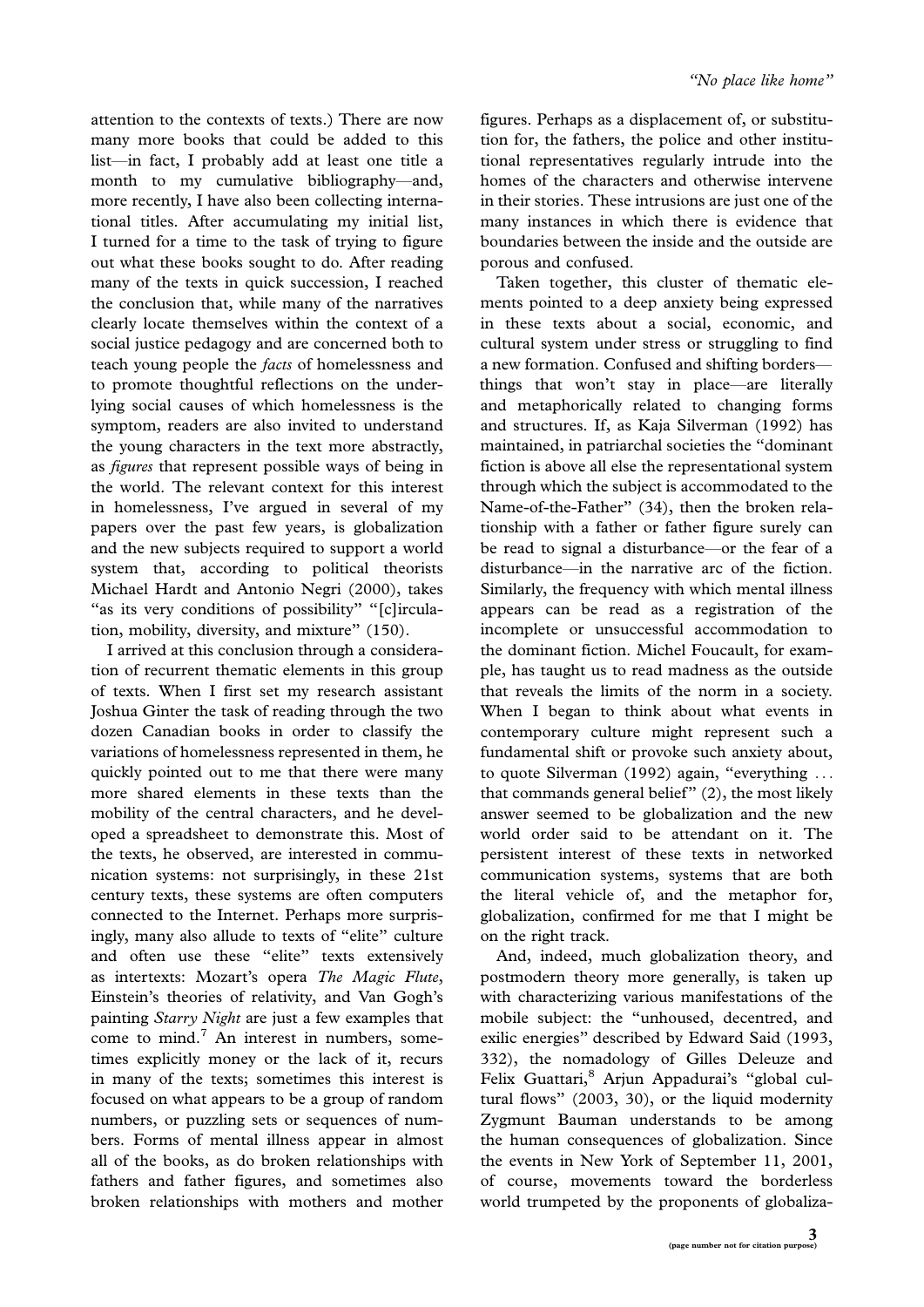tion have existed in uneasy tension with what William Walters (2004) calls ''domopolitics'' (237), which includes not only the border fortifications of ''homeland security'' measures, but also the dispersal of borders and border controls within the whole territory of the nation. In these times, Walters (2004) says, ''[i]nsecurity is bound up with themes of mobility'', since it appears to be ''the movement, the circulation, the presence of unauthorized bodies which have violated the borders of the nation-state'' (247). In other words, attempts to imagine the normal subject as a subject on the move-the global, supranational, unhomed subject wanted for the project of globalization—exist in tension with fears of unauthorized subjects on the move. That this fear is being extended and exacerbated in the face of the ongoing global financial crisis is being brought home to all of us at present, I suspect, albeit no doubt inflected differently in our different places. Nevertheless, there has been no evidence yet that the world is turning away from globalization: while the Occupy movements of 2011 *might* signal such a turn, it appears that many of these movements are consolidating their rhetorics around ''alter-globalizations'' rather than ''anti-globalization'' (Hardt and Negri 2012, 4).

One of the functions of children's literature throughout history has been to create good citizens, or, as I often put it, to produce the subjects required by the dominant ideology to reproduce itself. Children's literature is embedded within institutions that produce and distribute social values, such as family, schools and curricula, state-supported publishing houses, and public libraries. Given the basic situation of children's literature, I assume that texts for young people are likely to register, and to work to resolve, the contradictions being thrown up by the new imperatives to produce liquid or mobile subjects. And, indeed, many of the recent narratives for young people I have been studying do replicate, almost uncannily, the metaphors and rhetorical turns of the theorists of globalization. In the remainder of this paper, I want to look at three of the Canadian novels for young people to demonstrate more specifically how these fictional texts speak to the theoretical issues that surround the unhomed subject of postmodernity. All three of the novels I've selected work within the generic terms of realistic, domestic fiction; all are set in an unspecified present moment and in identifiable locations within Canada. These choices of generic conventions signal that the narratives present themselves as commentaries about contemporary young people in Canadian society.

In Sarah Ellis's Odd Man Out (2006), the description of the contemporary situation of the future citizen as a form of homelessness is explicitly denied but implicitly admitted (Picture 1). Kip, the central child character of the novel, spends a summer with his five female cousins and Gran at her home on an unnamed island off the British Columbian coast while his mother is on her honeymoon on another island, Hawaii, with his new stepfather. Gran's community appears to be one of the many retreats developed by counter-cultural resisters on the B.C. islands during the 1960s and 1970s: she lives in a big, old house close to the beach, next door to a helpful and artistic neighbor, and within a short distance of a small town defined in the text by its cooperative recycling center and its Free Store. But this utopian idyll is about to be disrupted. Gran has sold her house to a buyer whom she knows will be demolishing it. The buyer is neither named nor described, but the most obvious, extra-textual explanation for this figure who shadows the text is that he is either a member



Picture 1. Sarah Ellis: Odd Man Out, Toronto, ON: Groundwood-Anansi, 2006.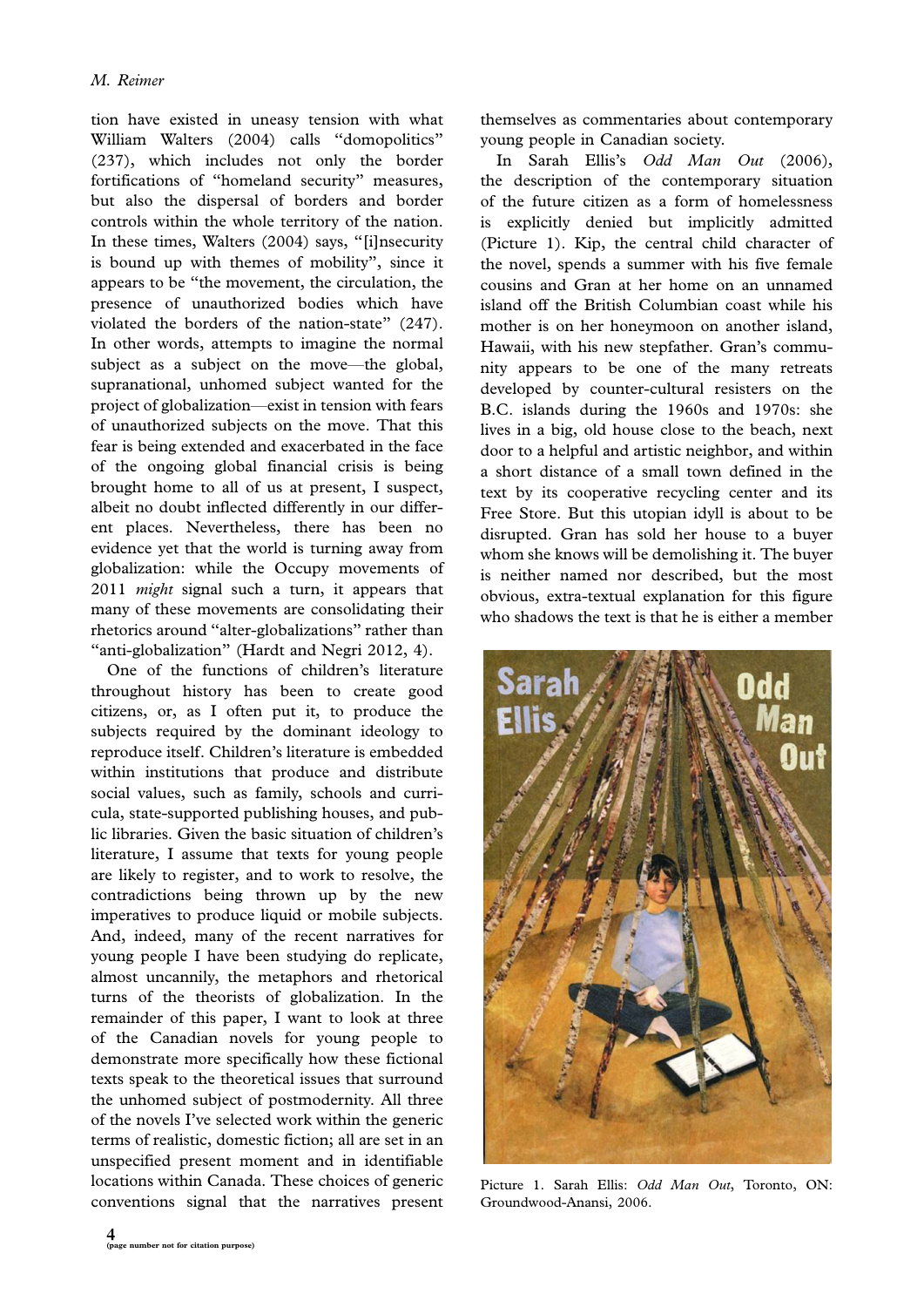of the class of the new global super-rich who fuelled the rise of the B.C. housing market in the last decades of the twentieth century or a developer who plans to build a subdivision of houses. In other words, to use the terms of Pierre Macherey (1966), what this realistic text "wants" to say'' is to affirm the co-operative and barter economies of Gran's local community, but what it is "compelled to say" is that these economies are framed by the pressure of global markets (94). Indeed, the text ''knows'' that the local economy of Gran's island is subtended by larger economies: a repeated motif in the novel is the listing of objects and services that must be purchased from "the mainland" (Ellis 2006, 97). Moreover, the consequence of the intrusion of the global into the local will be to unhome Gran.

The disavowal—the simultaneous affirmation and denial—of the presence of the larger world in Gran's insular home occurs in a number of scenes in the novel. One example is the family's ''hobo dinner'', a traditional summer event for them, for which Gran and the children dress up to play at being vagrants as they cook dinner on an outdoor fire. Their impersonations of these dispossessed of an earlier generation are a strange pastiche they put together from old black-and-white films and from their own successful past performances. The narrative account of this scene ends as Kip recognizes that the holes in his father's old clothes, some of which the children are wearing as costumes, mark the places where he has carefully cut-out the labels sewn into the clothes-a cogent protest, one of his cousins asserts, against the ''logo-driven power of multinational corporations and the exploitation of garment workers in the Third World'' (Ellis 2006, 99). Kip, however, recognizes the act as a symptom of his teenage father's spiral into schizophrenia, a time during which he came to believe that clothing labels were portals for a shadowy conspiracy that was seeking to take over the free world. This picnic is suddenly no longer only play.

Schizophrenia, defined by Jacques Lacan as, in Fredric Jameson's words, ''a breakdown in the signifying chain'' that is grounded by the paternal cultural authority he calls "the Nameof-the-Father'', is taken by Jameson (1991) as a useful definition of the postmodern aesthetic of "late capitalism" (26). If "personal identity is itself the effect of a certain temporal unification of past and future with one's present'' (Jameson 1991, 26), the schizophrenic might be understood as ''reduced to an experience of ... a series of pure

and unrelated presents in time'', an experience of life as a series of fragments rather than a coherent temporality (27). Odd Man Out is usefully interpreted within these terms. The demolition of Gran's house will break the continuity between the past, the present, and the future for the family: the summer weeks Kip is spending with her are his last opportunity to inhabit the spaces in which his father (who died in a car accident when he was five years old) grew up. For Kip, his father has always been "made out of pieces ... photo albums, Mom's stories and Kip's own scattered memories'' (Ellis 2006, 25). But Kip's reading of the journal kept by his father at the onset of his adolescent illness makes his accounts of the world as present to Kip as the manic activities of his plethora of cousins in the ''madhouse'' into which he feels he has ''wandered'' (Ellis 2006, 15). Because bits of the journal are interpolated into the main narrative, this experience is replicated for readers of Ellis's text.

The book ends as it began, with Kip on an airplane, apparently on his way to a new home with his mother and stepfather, a futurity unrepresented in the narrative. Gran's new home in the city on the mainland, too, is never depicted. Ellis works to reassure her readers that connections can be made and maintained between and among people even if connections to places and to coherent narratives are disrupted. In *Odd Man Out*, the most important linkages are created through writing, but all of the writing represented in the text is fragmentary and ephemeral: the incomplete narrative of his father's journal; Kip's notebook in which he lists the Rarely Asked Questions that occur to him during the summer; the rules and maps and pictures that Gran allows the cousins to draw on the walls of the soon-to-be-dismantled house; and Kip's erratic email correspondence with a friend, made frustratingly difficult because of Gran's outdated dial-up network connection. Kip's final act in the narrative is to write a sequence of numbers he has found in his father's journal ''along the top inside edge of the motion discomfort bag''. He understands this as a ''secret message'' for an imagined future occupant of his seat on the plane who, like him, is interested in "[s]aving the free world'' (Ellis 2006, 162), although Kip himself has been unable to decipher the code of the numbers or to discover their meaning during his story.

In what political theorist Jodi Dean calls the system of ''communicative capitalism'' under which we now live, the disruption of the connections to place is refigured as the breaking of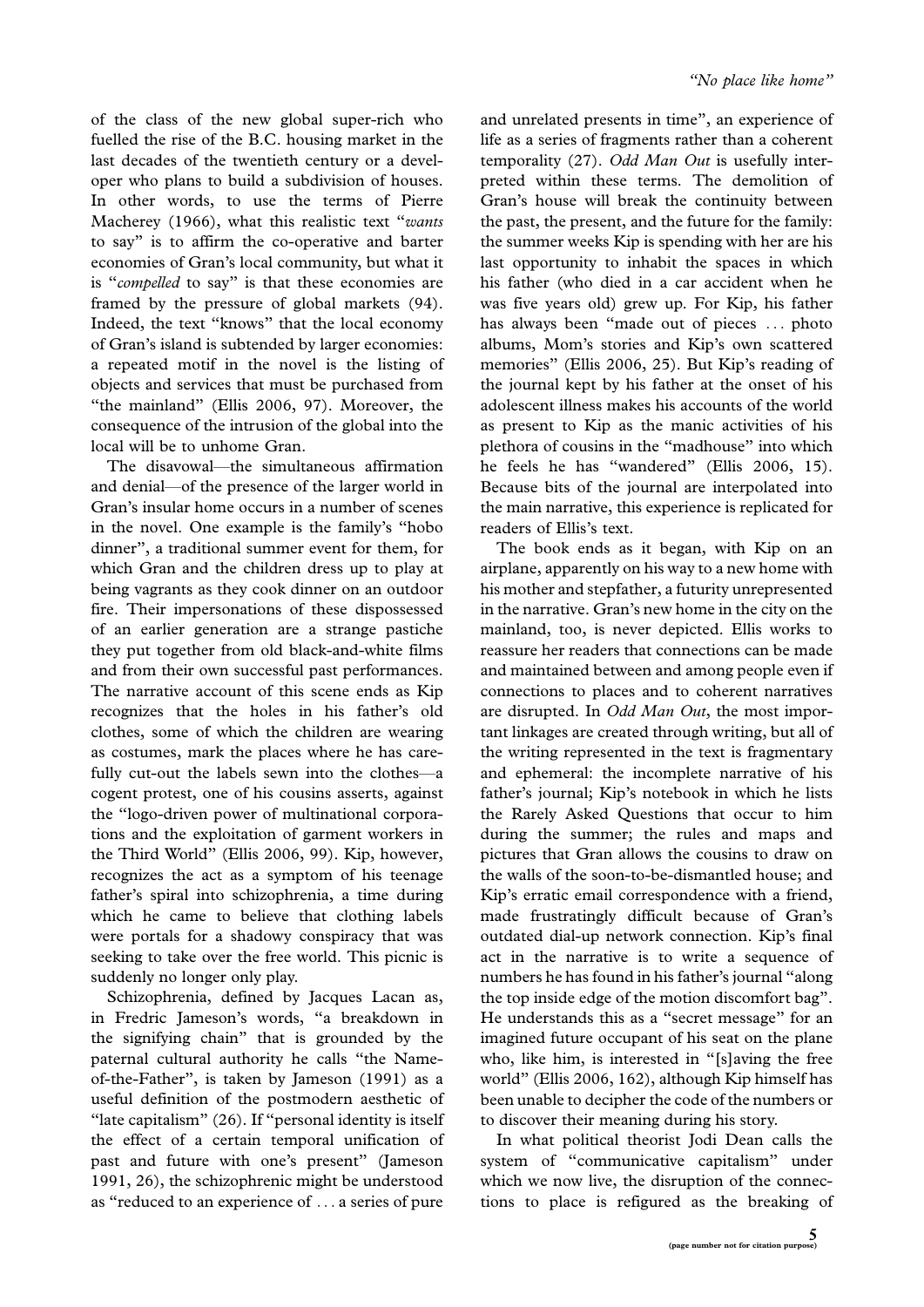the constraints of place. As Dean (2004) explains the term, it refers to the merging of capitalism and contemporary communications, especially as that merging is figured through the Internet (266). In a networked age, Dean (2004) says, ''[c]onsumers and producers, workers and capital, are not constrained by territory or, more specifically, by the political boundaries given by states'' (269); rather they are bound together through communication over distances to produce commodities. Further, as Hardt and Negri (2000) observe, under the new form of Empire that now governs the globe, ''[a]t the pinnacle of contemporary production, information and communication are the very commodities produced'' (298).

That taking up one's place within the network of communicative capitalism is the only way to survive as a homeless subject is the conclusion reached by the second of the narratives I am considering, Martine Leavitt's Tom Finder (2003). Tom's story begins as he runs away from home after a beating by his mother's boyfriend (Picture 2). As he moves toward the urban core of Calgary, he forgets everything about himself other than his first name. For Tom, the breakdown in the signifying chain of cultural meaning



Picture 2. Martine Leavitt: Tom Finder. Red Deer, AB: Red Deer Press. 2004.

is almost complete. His only clue to his identity is a notebook he finds in his backpack, which contains some notes about Wolfgang Amadeus Mozart, and a pen in his pocket advertising an upcoming performance of The Magic Flute. Like an anthropologist, Tom uses his notebook to record what he observes to be true about himself and the world around him, ''making himself up, inventing the story of himself'' (Leavitt 2004, 57), as he says. The power of this performative practice to hold his identity in place leads him to conclude that ''words are in charge of the world'' (Leavitt 2004, 100). This being so, he reasons, the most obvious way to find his way home to the parents he is convinced are desperately seeking him, is to rent a billboard advertising his habitual locations in what he calls ''the Core''. Much of the narrative follows Tom as he tries to earn the \$5,388 he learns he will need to rent signage for two weeks, time he also spends piecing together the clues to himself that seem to lurk inside the mysteries of Mozart's opera. When the music eventually does unlock his memories and the elaborate narrative of his life as a member of a happy and prosperous family unravels, he chooses not to return home.

Leavitt's narrative ends with Tom sitting on the curb of a public street, writing the stories of a group of his homeless friends who have died in a fire in an old warehouse, once the site of a trendy restaurant, in which they had been squatting. Earlier in the novel, in his movements around the city parks, he has talked to the editor of a local newspaper, who has told him that he would pay "[g]ood money" for someone who could write well about what it is like to live on the streets (Leavitt 2004, 48). Tom's story ends with his determination to solicit the attention of this powerful man and so to find his way inside the structures of his society without the need to return to his family home:

He would write their stories. Every one of them had a story. The newspaper man would buy it, Tom was sure. And maybe take him home to meet his wife. He wrote their names. Not their real names, but their street names, the ones they had died in .... Tom wrote their stories, there on the curb with his feet on the pavement and his head in gravity. He had no trouble finding the words. (Leavitt 2004, 141)

The final scene of Tom's story is consonant with the terms Dean uses to describe the spectacle that is an essential component of contemporary global communications. In her terms, ''[s]pectacle is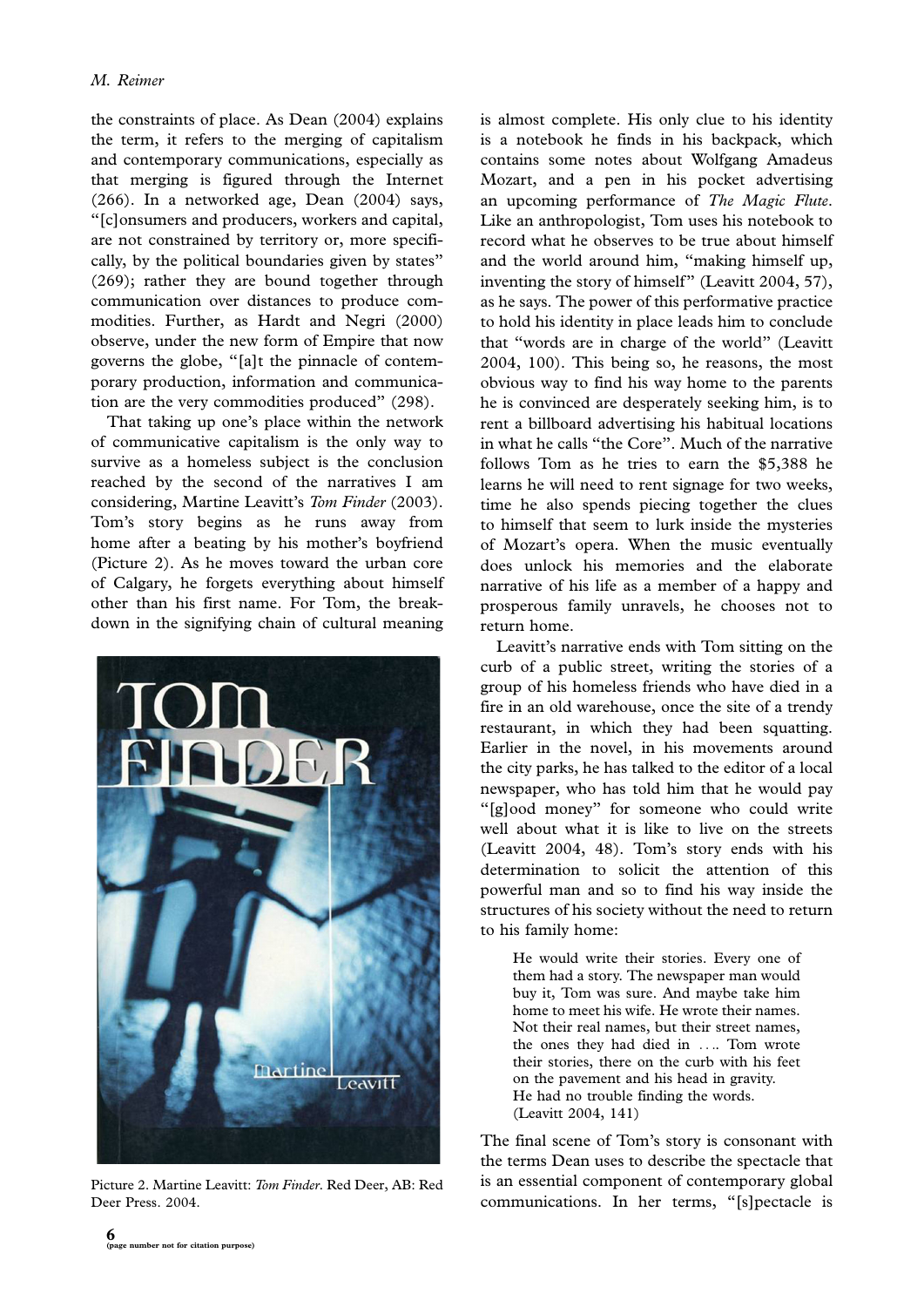a form of social integration presupposing audiences rather than participants'' (Dean 2004, 270), a form of collectivity that bypasses ''intersubjective relations or group identifications'' and so "makes political action difficult" (Dean 2004, 271). Indeed, there is no promise in Leavitt's narrative that contributing the stories of the street kids to an organ of the public media will make any significant difference to the ''beautiful office workers, their arms hung heavy with all the good business of the world'' who stop to gawk at the scene of the smoking ruin (Leavitt 2004, 140). There is only the hope that, by entering the ''global circulation of information and production of affect'' (Dean 2004, 272), Tom will display his suitability as a candidate for ''a new life, a new home'' (Leavitt 2004, 141).

Like Ellis and Leavitt, Polly Horvath in The Corps of the Bare-Boned Plane (2007) finds the only possibility for unhomed subjects to rehome themselves to be in language. But Horvarth moves further than either Ellis or Leavitt to define a practice in which home can be reimagined as a global place (Picture 3).

Horvath's narrative presents itself as a detective story, a genre that Peter Brooks (1984) has



Picture 3. Polly Horvath: The Corps of the Bare-Boned Plane. Toronto, ON: Groundwood-Anansi, 2007.

suggested is most insistently concerned with hermeneutics, the search for the principles of interpretation or meaning-making (18). The Corps is an indictment of the delusions of people who believe that they can be self-contained and, on another level, an allegory of the futility of any attempt by the nation in the world of the postnation to make itself invulnerable to global catastrophe. Two cousins, whose parents have died in a horrific train derailment and massacre in Zimbabwe, a massacre apparently politically motivated, have been sent to live with their guardian, an uncle who, having made his fortune trading in the global stock markets, has retreated to another B.C. island on which he has built a grand Victorian-style house in order to pursue his solitary study, ironically, of ''unified field theory'' (Horvath 2007, 76). The island he has bought is the graveyard of another odd attempt to renounce connectivity to the larger world. Once the property of the Canadian Department of National Defence, it was used to train air-force pilots to land under ''adverse circumstances'' (Horvath 2007, 86). The isolation of the site allowed a renegade commander to push the notion of "adverse circumstances" to an extreme. Insisting that a corps of pilots accustomed to use only their own observations and judgments ''would be the most powerful fighting force anyone ... had ever seen'' (Horvath 2007, 86), he stripped the planes of their radar and other instrumentation: it is in this sense that they are ''bare-boned''. His experiment was a disaster: the planes regularly crashed and the pilots in them regularly died. Cousins Meline and Jocelyn set themselves the task of finding the downed planes, which have been sinking into the fecund earth and vegetation of the B.C. rainforest, with the plan to assemble the parts into a working machine which they can use to ''liftoff'', to ''leave the [island] behind'', if and when they choose to do so (Horvath 2007, 91).

In many ways, this novel fits a story pattern common in children's literature, that of the orphan tale. In a novel such as Anne of Green Gables, for example—notably, the iconic novel of Canadian children's literature-the red-haired waif is adopted into a longed-for family home, itself encircled by the close-knit community of Avonlea, located on an island at the other end of Canada. Horvath's story inverts the basic premises of Montgomery's story: the central girl characters have no desire to be made part of a new family and the home to which they are sent has been deliberately isolated. In an early scene in the narrative, as the girls pass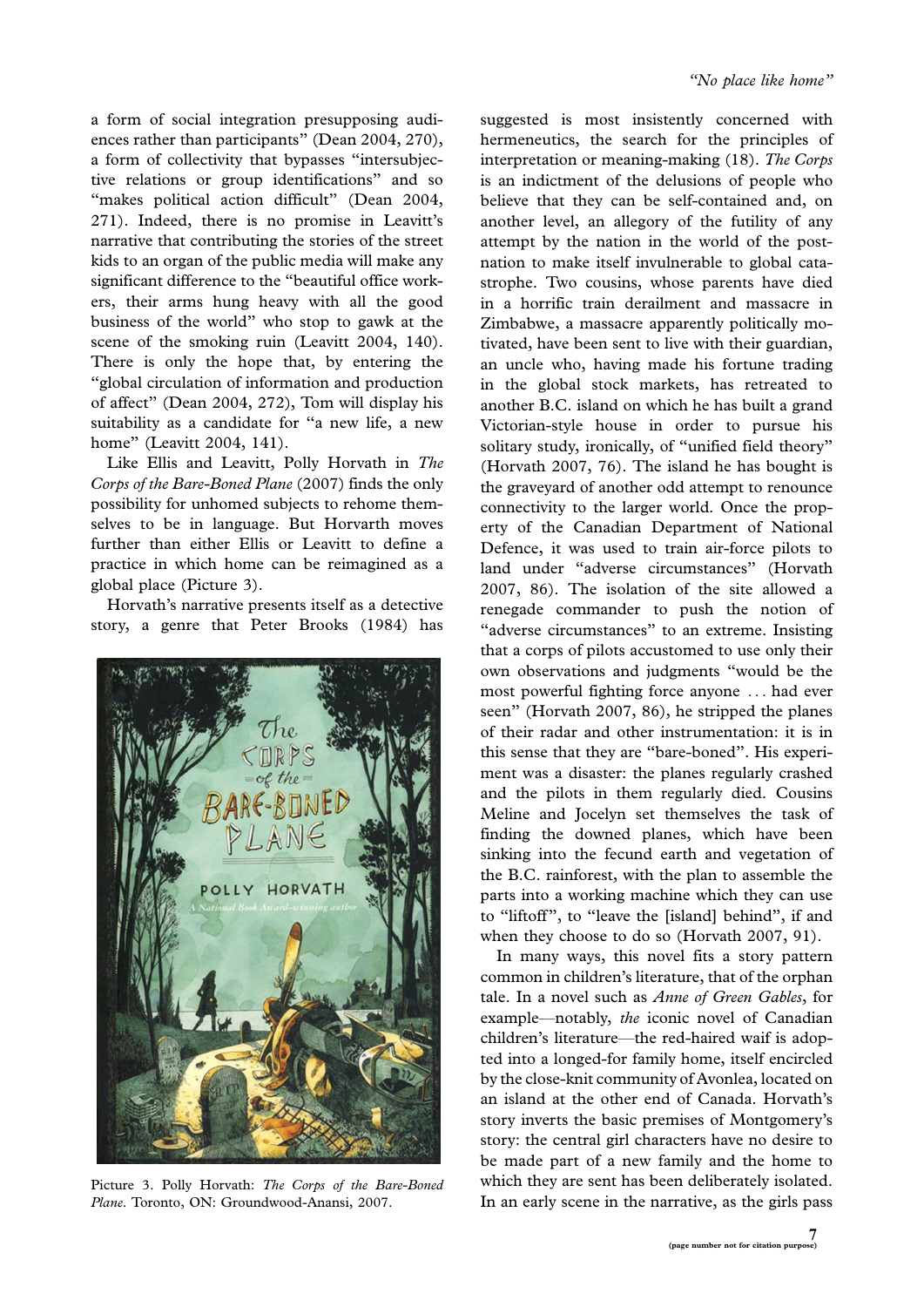through the down-market east end of Vancouver en route to the helicopter that will take them to their uncle's island, Horvath (2007) metonymically links them to the ''panhandlers, drunks, druggies, homeless'' whom they see ''slumped against buildings and doorways. As if legless'' (16). This scene acts as a hermeneutic key to the themes of the narrative: mobility and immobility at different scales—personal, local, national, and global—are to be seen as variations of one another.

That the girls' project of rebuilding the flying machines is madness is predicted by the fate of the commander who is "put ... away" where "he couldn't do any harm'' after he is eventually reported (Horvath 2007, 87). Both of the girls become ill over the course of the novel, Meline delirious with pneumonia and Jocelyn pinned within her dreams of her parents by her addiction to the homemade painkillers supplied by the housekeeper, Mrs. Mendelbaum. The narrative proceeds in fits and starts as most of the central characters one by one address an unidentified audience with their accounts. A formal version of spectacle, this turn to the audience dramatizes the fragmentariness of any one character's knowledge of history—the family origins of the girls' parents, the facts surrounding their deaths, the history of the island on which the motley collection of characters has landed\*and their reluctance to engage one another in a collective project. ''We were each of us entirely alone'', Meline says at one point (Horvath 2007, 75). But, for readers who, along with Meline and Jocelyn, act as detectives, the fragments gradually assemble themselves, not into a complete picture, but into some lines and patterns.

The last two pages of the novel are literally given over to lines and patterns, a glossary of the Yiddish terms with which Mrs. Mendelbaum has peppered her conversation throughout the novel. The English translations can almost be read as a blank-verse narrative, a narrative that appears to hesitate on the threshold of sense. Here, for example, are the opening lines of the glossary in English:

completely broken lecherous old man rich man serves him right he should grow like an onion, with his head in the ground to hell with it dung-y crazy nothing of value (Horvath 2007, 269)

This conclusion might be said to thematize in its form the work of making meaning. Meline at the story's end has set herself the task of learning Yiddish in order to understand the last words spoken by the housekeeper before she dies. She is helped in this project by Mrs. Mendelbaum's Catholic Polish friend, Sophie, like her a refugee from the holocausts of World War II. Indeed, by the end of the novel, the island has become a crowded place, housing not only Uncle Marten and the cousins, but also the graves of the "wrecked men" of the corps (Horvath 2007, 88); Mrs. Mendelbaum; Sophie; Father John, a priest from a ''street shelter for runaways'' (Horvath 2007, 266) who has come to the island at Sophie's urging to ensure that Mrs. Mendelbaum is safe and who, mistaken by Mrs. Mendelbaum as an applicant for the position of butler, stays to act in that capacity; Dr. Houseman, a physician in love with the priest, who has taken up residence to care for all of the sick people on site; and assorted pets.

The acceptance of this ménage as home is a textbook example of the nomadic forms of citizenship that Deleuze and Guattari have theorized. In nomadic citizenship, heterogeneous groups self-organize more or less spontaneously rather than under command from above. As Claire Colebrook (2005) has explained, ''[n]omadic space ... is smooth-not because it is undifferentiated, but because its differences are not ... cut up in advance, [nor does it require] ... prescribed moves ... there is not one law that stands outside and determines space; law is produced in the traversal of space'' (182). The ''alternative interpretation of place'' advocated by cultural geographer Doreen Massey is a related idea (Massey 1994, 152). What is needed, says Massey (1994), is the reconceptualization of place not as static, bounded, or homogeneous-as, for example, in the mapping of a nation-but, rather, as a particular locus of ''networks of social relations and movements and communications'' (154), an articulated moment and mixture of experiences understood to be the sedimentation of far larger, indeed global, scales of space and time. For Massey (1994), such a conceptualization allows for a perspective that values both the local and the global, since each local place is ''a meeting place'', "a particular, unique, point" of the intersection of global forces and histories (154).

Canadian narratives for young people, I concluded in my essay in Home Words, have long valued chosen, affiliative linkages over given,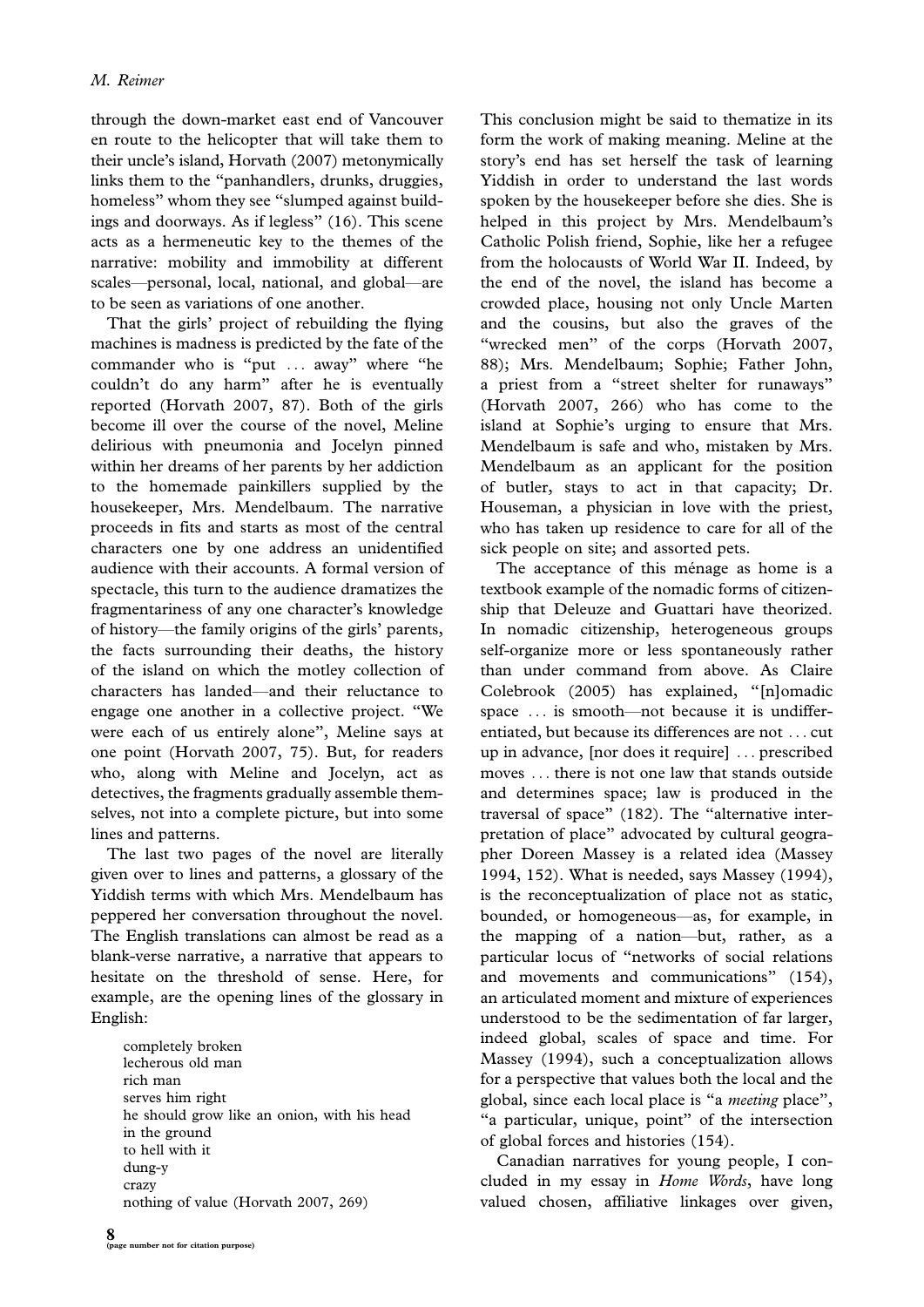filiative ties. The recent Canadian narratives I have been discussing are less persuaded that the space of home can be either claimed or made by contemporary young people. Sarah Ellis's Odd Man Out leaves its young protagonist literally up in the air-suspended between a multi-generational family home that is about to be demolished and a home he has never seen that will be headed by a new father—and travelling with only a code that he cannot decipher as a guide. Martine Leavitt puts the most abject version of homelessness-a life lived on public streets—at the center of her narrative about Tom Finder. With no claim to the private enclosure of a home, Tom's only recourse is to master the public discourses in which he finds himself enmeshed. Polly Horvath's narrative imprisons two homeless girls within an undesired home, in order to explore the ways in which the auratic condition of being at home is an inadequate description of the contemporary subject in the world. For Horvath, affiliations are not always chosen, they are more likely to be multiple and shifting assemblages than consolidated groups, and, while the implications of such linkages cannot always be known, they must, nevertheless, be lived and traced.

I said at the beginning of this paper that these recent Canadian narratives replicate, almost uncannily, many of the metaphors and rhetorical turns of the theorists. That this is so suggests the extent to which these figures have entered the discourses of our times. That these figures recur in contemporary texts for young people suggests, I propose, that these are now hegemonic discourses. Schizophrenia and addiction, homelessness and mobility, communicative networks and spectacle, smooth space: this, it seems, is the vocabulary available to us for the production of subjectivity and the understanding of our place in the world.

### ACKNOWLEDGEMENTS

Thank you to Joshua Ginter and Charlie Peters, research assistants whose work has shaped the directions and the details of this argument.

#### **Notes**

1. See the chapter entitled ''Children's Literature as Repertoire'', in The Pleasures of Children's Literature, 184-217. I demonstrated the variations of this pattern common to Canadian children's literature in English and French in an article written jointly with Anne Rusnak.

- 2. See my chapter entitled ''Homing and Unhoming: The Ideological Work of Canadian Children's Literature", in Home Words, 1-25.
- 3. See, in particular, the chapter by Doris Wolf and Paul DePasquale, entitled ''Home and Native Land: A Study of Canadian Aboriginal Picture Books by Aboriginal Authors'', 87-105, and Louise Saldanha's ''White Picket Fences: At Home with Multicultural Children's Literature in Canada?'', 129-43.
- 4. This keynote talk, delivered at the Congress of the International Research Society in Children's Literature that took place in Brisbane, Australia, in August 2011, has now appeared in a revised version under the title ''On Location: The Home and the Street in Recent Films about Street Children'' in International Research in Children's Literature.
- 5. See '''It's the kids who made this happen': The Occupy Movement as Youth Movement'', in the Summer 2012 issue of *Jeunesse*.
- 6. The 24 novels on which I based the analysis I present in this paper are listed in the Primary Works Cited.
- 7. These intertexts are, respectively, Leavitt's Tom Finder, Barbara Haworth-Attard's Theories of Relativity, and Eric Walter's Sketches.
- 8. See Chapter 12, "1227: Treatise on Nomadology: The War Machine", in A Thousand Plateaus.

#### WORKS CITED

#### Primary Works Cited

- Baxter, Jean Rae. The Way Lies North. Vancouver, BC: Ronsdale, 2007.
- Charles, Norma. The Girl in the Backseat. Vancouver, BC: Ronsdale, 2008.
- Craig, Colleen. Afrika. Toronto, ON: Tundra Books, 2008.
- Ellis, Deborah. I Am a Taxi. Toronto, ON: Groundwood, 2006.
- Ellis, Deborah. Sacred Leaf. Toronto, ON: Groundwood, 2007.
- Ellis, Sarah. Odd Man Out. Toronto, ON: Groundwood-Anansi, 2006.
- Forchuk Skrypuch, Marsha. Daughter of War. Markham, ON: Fitzhenry and Whiteside, 2008.
- Fournier, Kevin Marc. Sandbag Shuffle. Saskatoon, SK: Thistledown, 2007.
- Gay, Marie-Louise, and David Hamel. On the Road Again!: More Travels with My Family. Toronto, ON: Groundwood, 2008.
- Haworth-Attard, Barbara. Theories of Relativity. Toronto, ON: Harper Collins, 2003.
- Hehner, Barbara. The Tunnel King: The True Story of Wally Floody and the Great Escape. Toronto, ON: Harper Trophy Canada, 2004.
- Heneghan, James. Safe House. Victoria, BC: Orca, 2006.
- Horvath, Polly. The Corps of the Bare-Boned Plane. Toronto, ON: Groundwood-Anansi, 2007.
- Huser, Glen. Skinnybones and the Wrinkle Queen. Toronto, ON: Groundwood, 2006.
- Leavitt, Martine. Tom Finder. Red Deer: Red Deer Press, 2004.